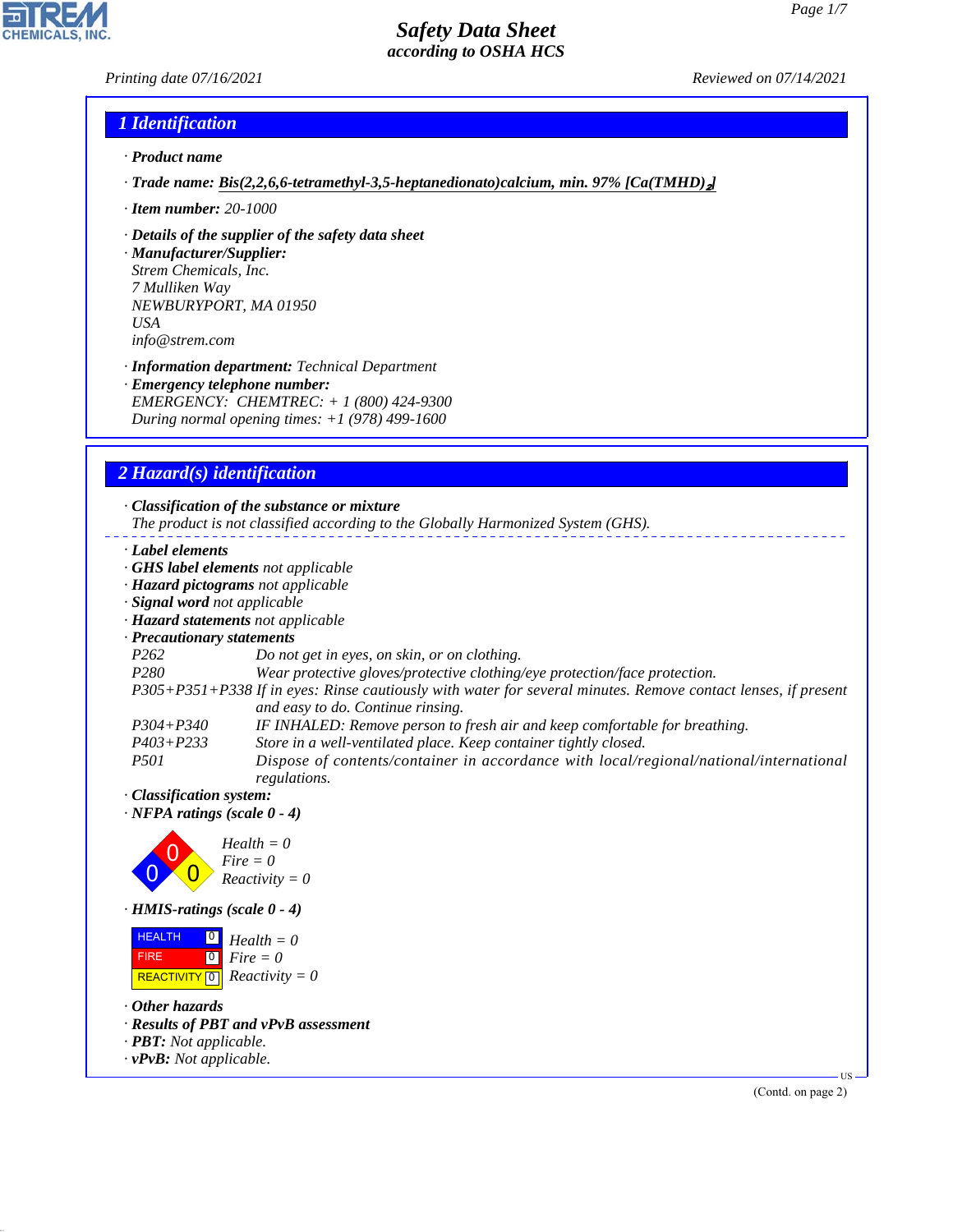*Printing date 07/16/2021 Reviewed on 07/14/2021*

*Trade name: Bis(2,2,6,6-tetramethyl-3,5-heptanedionato)calcium, min. 97% [Ca(TMHD)*₂*]*

(Contd. of page 1)

### *3 Composition/information on ingredients*

- *· Chemical characterization: Mixtures*
- *· Description: Mixture of the substances listed below with nonhazardous additions.*
- *· Dangerous components: not applicable*

## *4 First-aid measures*

- *· Description of first aid measures*
- *· General information: No special measures required.*
- *· After inhalation: Supply fresh air; consult doctor in case of complaints.*
- *· After skin contact: Immediately rinse with water.*
- *· After eye contact: Rinse opened eye for several minutes under running water. Then consult a doctor.*
- *· After swallowing: If symptoms persist consult doctor.*
- *· Information for doctor:*
- *· Most important symptoms and effects, both acute and delayed No further relevant information available.*
- *· Indication of any immediate medical attention and special treatment needed*
- *No further relevant information available.*

## *5 Fire-fighting measures*

- *· Extinguishing media*
- *· Suitable extinguishing agents: Use fire fighting measures that suit the environment.*
- *· Special hazards arising from the substance or mixture No further relevant information available.*
- *· Advice for firefighters*
- *· Protective equipment: No special measures required.*

## *6 Accidental release measures*

- *· Personal precautions, protective equipment and emergency procedures Not required.*
- *· Environmental precautions: No special measures required.*
- *· Methods and material for containment and cleaning up:*
- *Dispose contaminated material as waste according to item 13.*
- *· Reference to other sections*
- *See Section 7 for information on safe handling.*
- *See Section 8 for information on personal protection equipment.*
- *See Section 13 for disposal information.*

### *· Protective Action Criteria for Chemicals*

*· PAC-1:*

*None of the ingredients is listed.*

*· PAC-2:*

*None of the ingredients is listed.*

*· PAC-3:*

44.1.1

*None of the ingredients is listed.*

(Contd. on page 3)

US

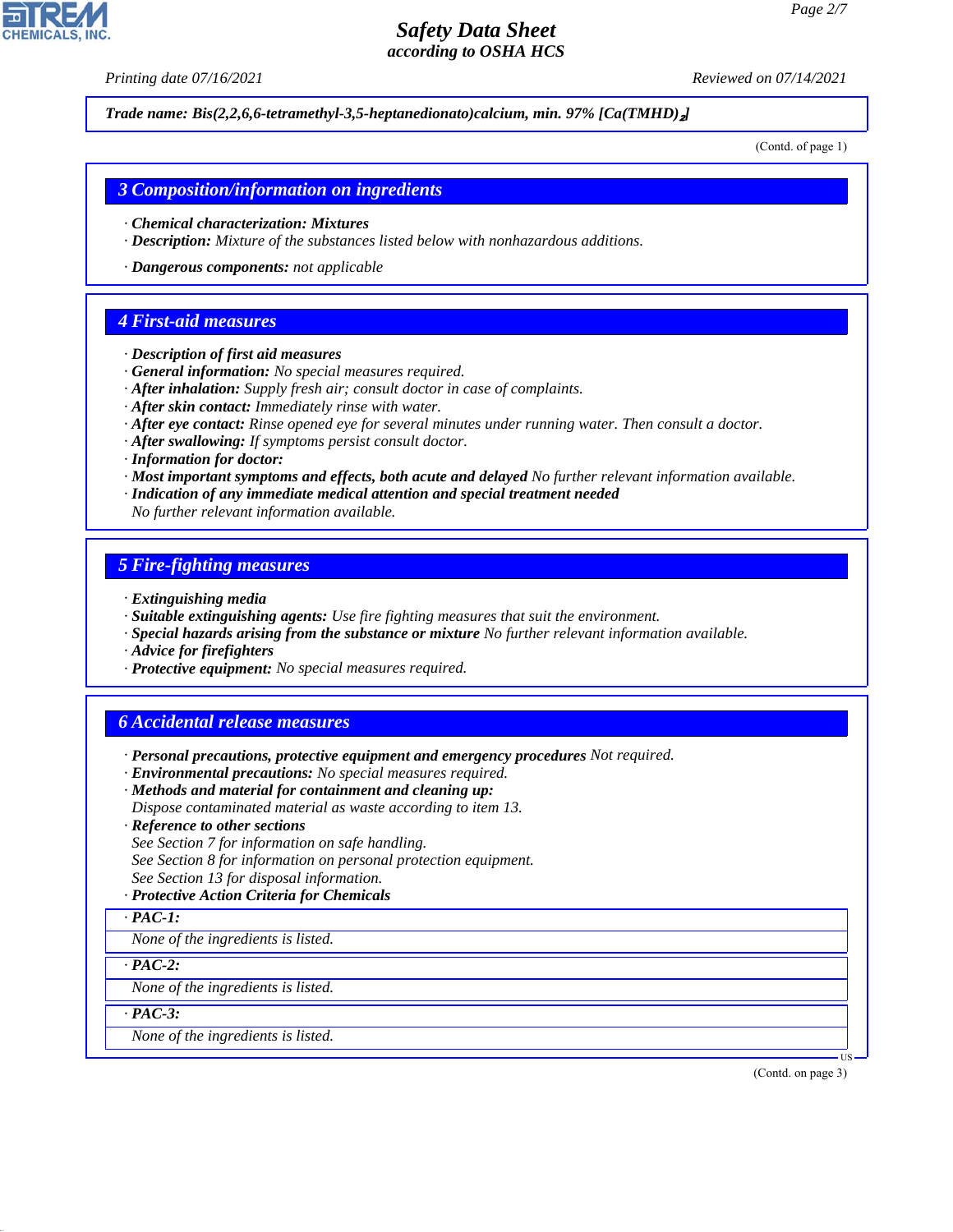*Printing date 07/16/2021 Reviewed on 07/14/2021*

#### *Trade name: Bis(2,2,6,6-tetramethyl-3,5-heptanedionato)calcium, min. 97% [Ca(TMHD)*₂*]*

(Contd. of page 2)

### *7 Handling and storage*

- *· Handling:*
- *· Precautions for safe handling No special measures required.*
- *· Information about protection against explosions and fires: No special measures required.*
- *· Conditions for safe storage, including any incompatibilities*
- *· Storage:*
- *· Requirements to be met by storerooms and receptacles: No special requirements.*
- *· Information about storage in one common storage facility: Not required.*
- *· Further information about storage conditions: None.*
- *· Specific end use(s) No further relevant information available.*

### *8 Exposure controls/personal protection*

*· Additional information about design of technical systems: No further data; see item 7.*

- *· Control parameters*
- *· Components with limit values that require monitoring at the workplace:*
- *The product does not contain any relevant quantities of materials with critical values that have to be monitored at the workplace.*
- *· Additional information: The lists that were valid during the creation were used as basis.*
- *· Exposure controls*
- *· Personal protective equipment:*
- *· General protective and hygienic measures:*
- *The usual precautionary measures for handling chemicals should be followed.*
- *· Breathing equipment: Not required.*
- *· Protection of hands:*



\_S*Protective gloves*

*The glove material has to be impermeable and resistant to the product/ the substance/ the preparation. Due to missing tests no recommendation to the glove material can be given for the product/ the preparation/ the chemical mixture.*

*Selection of the glove material on consideration of the penetration times, rates of diffusion and the degradation · Material of gloves*

*The selection of the suitable gloves does not only depend on the material, but also on further marks of quality and varies from manufacturer to manufacturer. As the product is a preparation of several substances, the resistance of the glove material can not be calculated in advance and has therefore to be checked prior to the application.*

*· Penetration time of glove material*

*The exact break through time has to be found out by the manufacturer of the protective gloves and has to be observed.*

*· Eye protection: Safety glasses*

### *9 Physical and chemical properties*

- *· Information on basic physical and chemical properties*
- *· General Information*
- *· Appearance:*
- *Form: Powder*

44.1.1

(Contd. on page 4)

US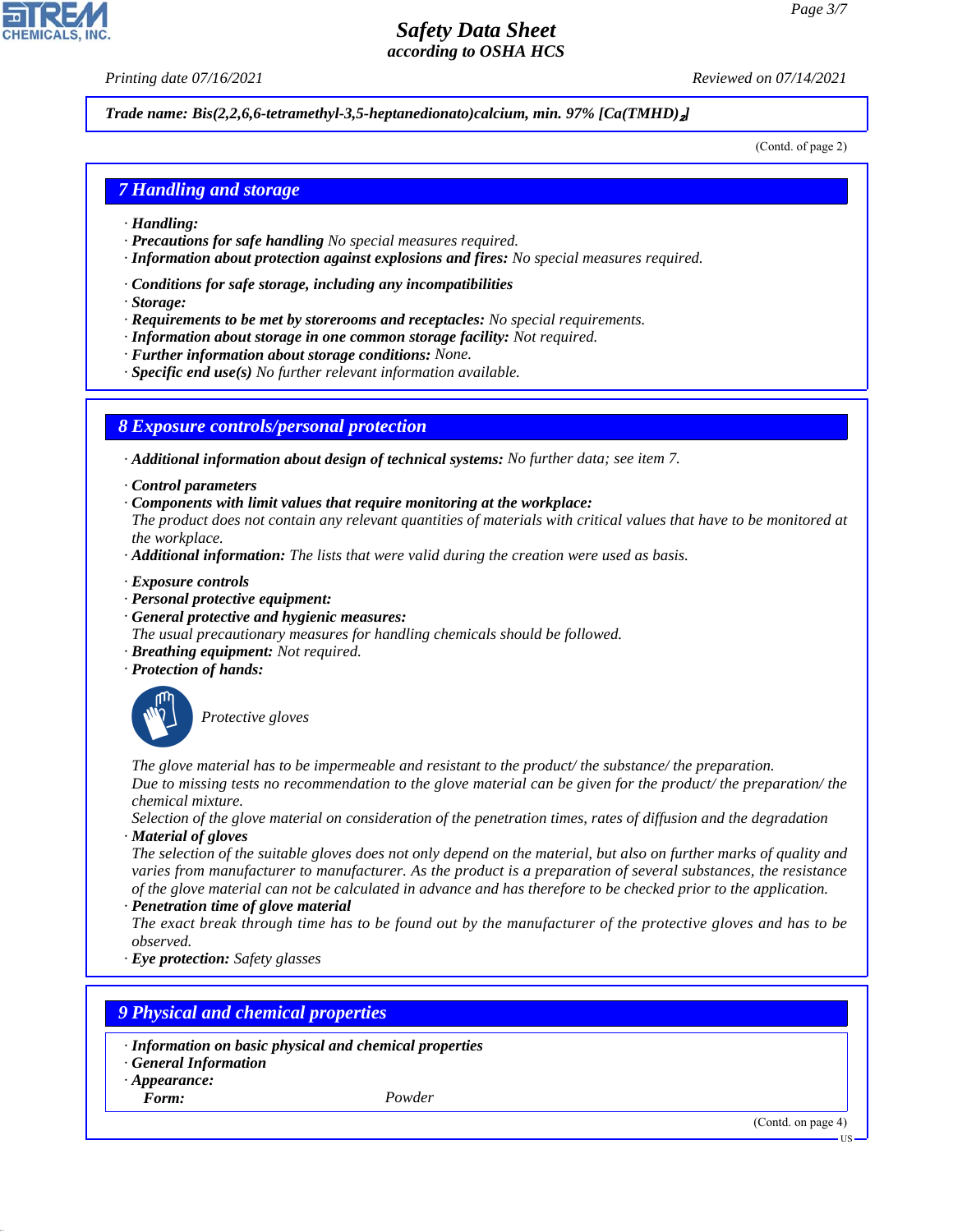**CHEMICALS, INC.** 

*Printing date 07/16/2021 Reviewed on 07/14/2021*

#### *Trade name: Bis(2,2,6,6-tetramethyl-3,5-heptanedionato)calcium, min. 97% [Ca(TMHD)*₂*]*

|                                                            |                                               | (Contd. of page 3) |
|------------------------------------------------------------|-----------------------------------------------|--------------------|
| Color:                                                     | White                                         |                    |
| $\cdot$ Odor:                                              | <b>Odorless</b>                               |                    |
| · Odor threshold:                                          | Not determined.                               |                    |
| $\cdot$ pH-value:                                          | Not applicable.                               |                    |
| Change in condition                                        |                                               |                    |
| Melting point/Melting range:                               | Undetermined.                                 |                    |
| <b>Boiling point/Boiling range:</b>                        | Undetermined.                                 |                    |
| · Flash point:                                             | Not applicable.                               |                    |
| · Flammability (solid, gaseous):                           | Product is not flammable                      |                    |
| · Ignition temperature:                                    |                                               |                    |
| <b>Decomposition temperature:</b>                          | Not determined.                               |                    |
| · Auto igniting:                                           | Product is not selfigniting.                  |                    |
| · Danger of explosion:                                     | Product does not present an explosion hazard. |                    |
| · Explosion limits:                                        |                                               |                    |
| Lower:                                                     | Not determined.                               |                    |
| <b>Upper:</b>                                              | Not determined.                               |                    |
| · Vapor pressure:                                          | Not applicable.                               |                    |
| $\cdot$ Density:                                           | Not determined.                               |                    |
| · Relative density                                         | Not determined.                               |                    |
| · Vapor density                                            | Not applicable.                               |                    |
| · Evaporation rate                                         | Not applicable.                               |                    |
| · Solubility in / Miscibility with                         |                                               |                    |
| Water:                                                     | Insoluble.                                    |                    |
| · Partition coefficient (n-octanol/water): Not determined. |                                               |                    |
| · Viscosity:                                               |                                               |                    |
| Dynamic:                                                   | Not applicable.                               |                    |
| Kinematic:                                                 | Not applicable.                               |                    |
| · Solvent content:                                         |                                               |                    |
| Organic solvents:                                          | $0.0\%$                                       |                    |
| <b>VOC</b> content:                                        | 0.0 g/l / 0.00 lb/gl                          |                    |
| Solids content:                                            | 100.0%                                        |                    |
| $·$ Other information                                      | No further relevant information available.    |                    |

## *10 Stability and reactivity*

*· Reactivity No further relevant information available.*

*· Chemical stability*

44.1.1

*· Thermal decomposition / conditions to be avoided: No decomposition if used according to specifications.*

*· Possibility of hazardous reactions No dangerous reactions known.*

*· Conditions to avoid No further relevant information available.*

- *· Incompatible materials: No further relevant information available.*
- *· Hazardous decomposition products: No dangerous decomposition products known.*

(Contd. on page 5)

US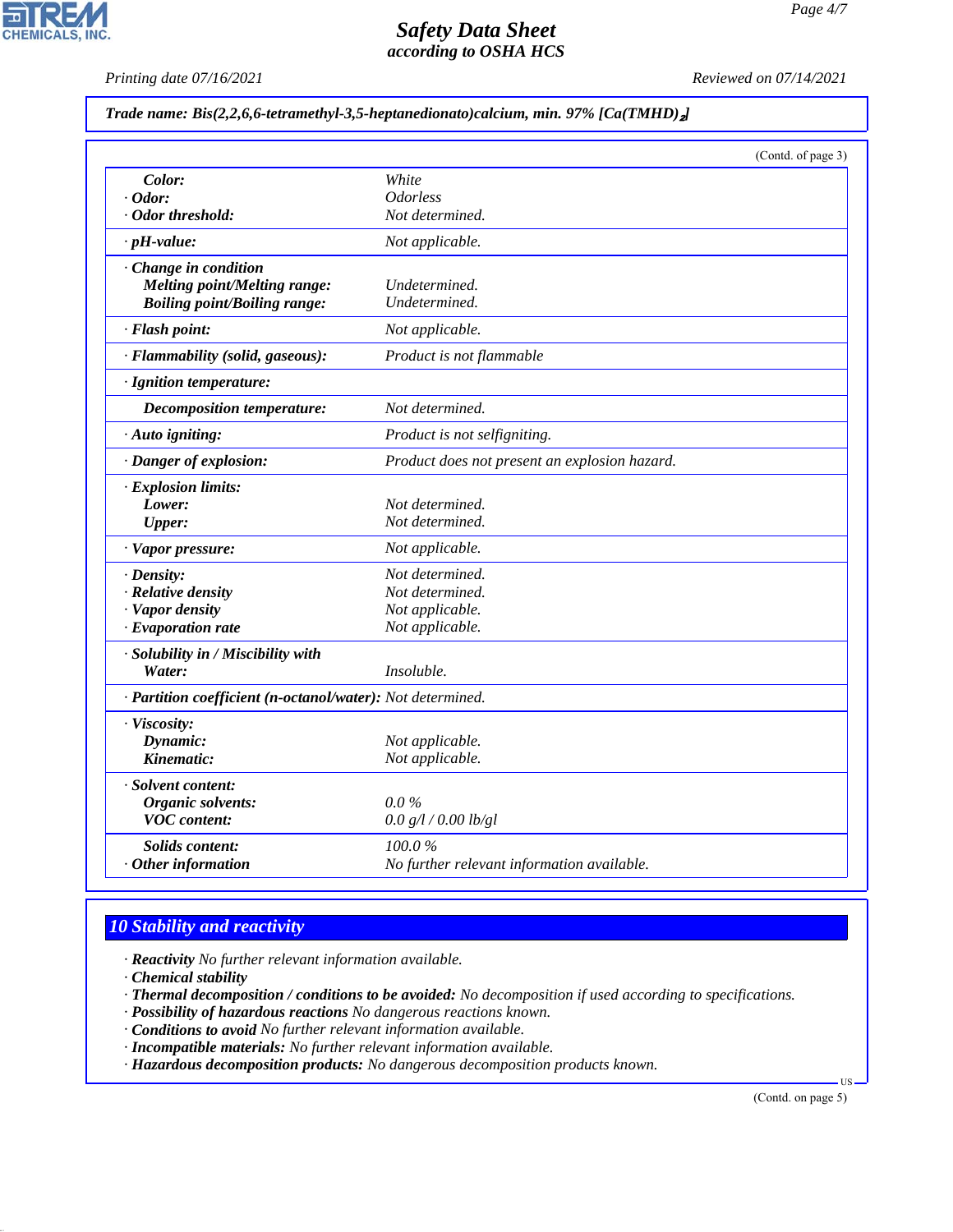*Printing date 07/16/2021 Reviewed on 07/14/2021*

#### *Trade name: Bis(2,2,6,6-tetramethyl-3,5-heptanedionato)calcium, min. 97% [Ca(TMHD)*₂*]*

(Contd. of page 4)

### *11 Toxicological information*

- *· Information on toxicological effects*
- *· Acute toxicity:*
- *· Primary irritant effect:*
- *· on the skin: No irritant effect.*
- *· on the eye: No irritating effect.*
- *· Sensitization: No sensitizing effects known.*
- *· Additional toxicological information:*

*The product is not subject to classification according to internally approved calculation methods for preparations:*

*When used and handled according to specifications, the product does not have any harmful effects according to our experience and the information provided to us.*

#### *· Carcinogenic categories*

*· IARC (International Agency for Research on Cancer)*

*None of the ingredients is listed.*

*· NTP (National Toxicology Program)*

*None of the ingredients is listed.*

*· OSHA-Ca (Occupational Safety & Health Administration)*

*None of the ingredients is listed.*

#### *12 Ecological information*

- *· Toxicity*
- *· Aquatic toxicity: No further relevant information available.*
- *· Persistence and degradability No further relevant information available.*
- *· Behavior in environmental systems:*
- *· Bioaccumulative potential No further relevant information available.*
- *· Mobility in soil No further relevant information available.*
- *· Additional ecological information:*
- *· General notes: Not known to be hazardous to water.*
- *· Results of PBT and vPvB assessment*
- *· PBT: Not applicable.*
- *· vPvB: Not applicable.*
- *· Other adverse effects No further relevant information available.*

### *13 Disposal considerations*

- *· Waste treatment methods*
- *· Recommendation: Disposal must be made according to official regulations.*

*· Uncleaned packagings:*

*· Recommendation: Disposal must be made according to official regulations.*

### *14 Transport information*

*· UN-Number*

44.1.1

*· DOT, ADN, IMDG, IATA not regulated*

(Contd. on page 6)

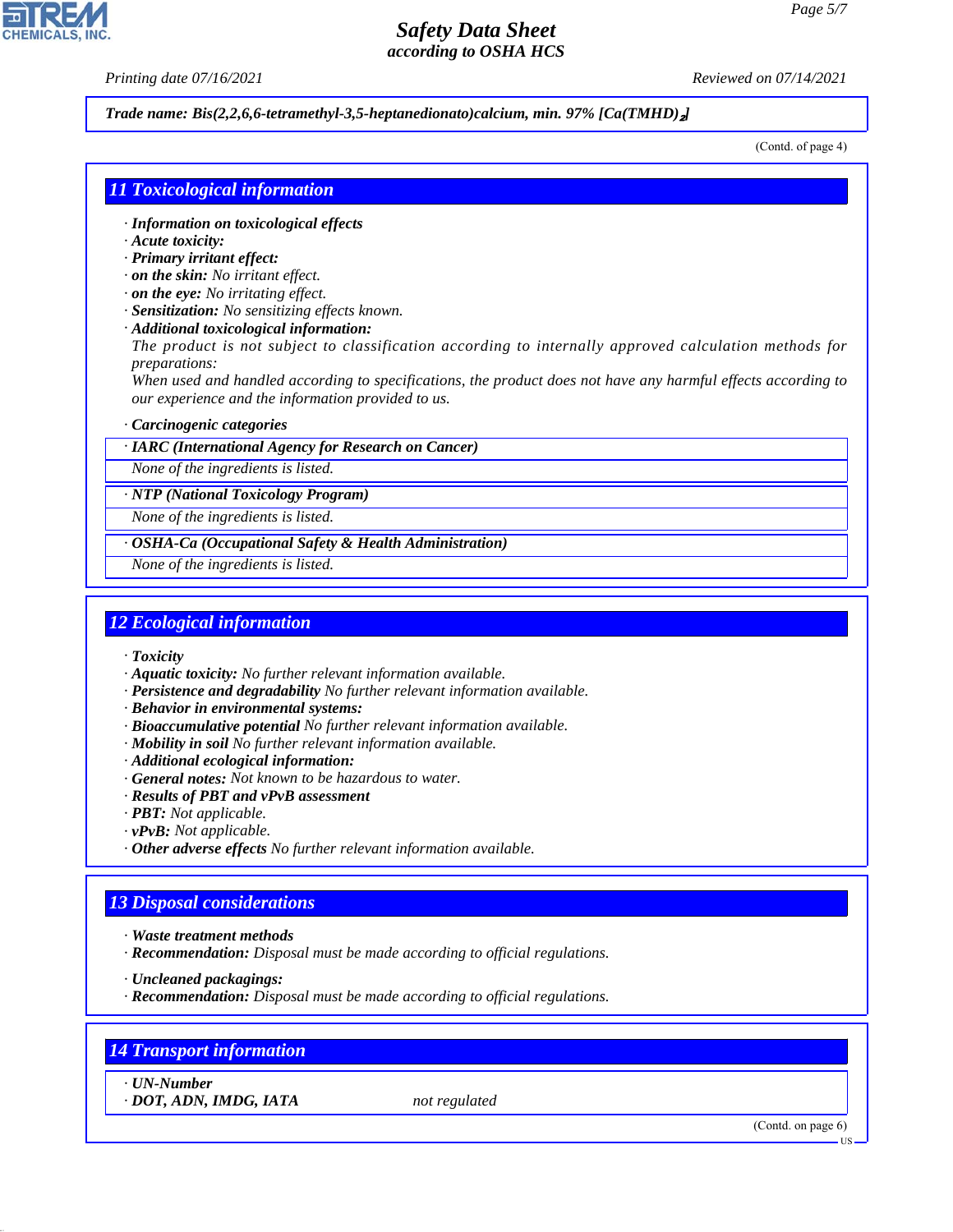$\overline{\phantom{a}}$ 

CHEMICALS, INC.

*Printing date 07/16/2021 Reviewed on 07/14/2021*

*Trade name: Bis(2,2,6,6-tetramethyl-3,5-heptanedionato)calcium, min. 97% [Ca(TMHD)*₂*]*

|                                                                                     |                 | (Contd. of page 5) |
|-------------------------------------------------------------------------------------|-----------------|--------------------|
| $\cdot$ UN proper shipping name<br>· DOT, ADN, IMDG, IATA                           | not regulated   |                    |
| $\cdot$ Transport hazard class(es)                                                  |                 |                    |
| · DOT, ADN, IMDG, IATA<br>· Class                                                   | not regulated   |                    |
| · Packing group<br>· DOT, IMDG, IATA                                                | not regulated   |                    |
| · Environmental hazards:<br>$\cdot$ Marine pollutant:                               | No              |                    |
| $\cdot$ Special precautions for user                                                | Not applicable. |                    |
| · Transport in bulk according to Annex II of<br><b>MARPOL73/78 and the IBC Code</b> | Not applicable. |                    |
| · UN "Model Regulation":                                                            | not regulated   |                    |

# *15 Regulatory information*

44.1.1

*· Safety, health and environmental regulations/legislation specific for the substance or mixture · Sara*

| · Section 355 (extremely hazardous substances):                  |  |  |
|------------------------------------------------------------------|--|--|
| None of the ingredients is listed.                               |  |  |
| · Section 313 (Specific toxic chemical listings):                |  |  |
| None of the ingredients is listed.                               |  |  |
| TSCA (Toxic Substances Control Act):                             |  |  |
| None of the ingredients is listed.                               |  |  |
| · Proposition 65                                                 |  |  |
| <b>Chemicals known to cause cancer:</b>                          |  |  |
| None of the ingredients is listed.                               |  |  |
| Chemicals known to cause reproductive toxicity for females:      |  |  |
| None of the ingredients is listed.                               |  |  |
| · Chemicals known to cause reproductive toxicity for males:      |  |  |
| None of the ingredients is listed.                               |  |  |
| Chemicals known to cause developmental toxicity:                 |  |  |
| None of the ingredients is listed.                               |  |  |
| · Carcinogenic categories                                        |  |  |
| · EPA (Environmental Protection Agency)                          |  |  |
| None of the ingredients is listed.                               |  |  |
| · TLV (Threshold Limit Value established by ACGIH)               |  |  |
| None of the ingredients is listed.                               |  |  |
| NIOSH-Ca (National Institute for Occupational Safety and Health) |  |  |
| None of the ingredients is listed.                               |  |  |
| <b>GHS</b> label elements not applicable                         |  |  |
| · Hazard pictograms not applicable                               |  |  |

(Contd. on page 7)